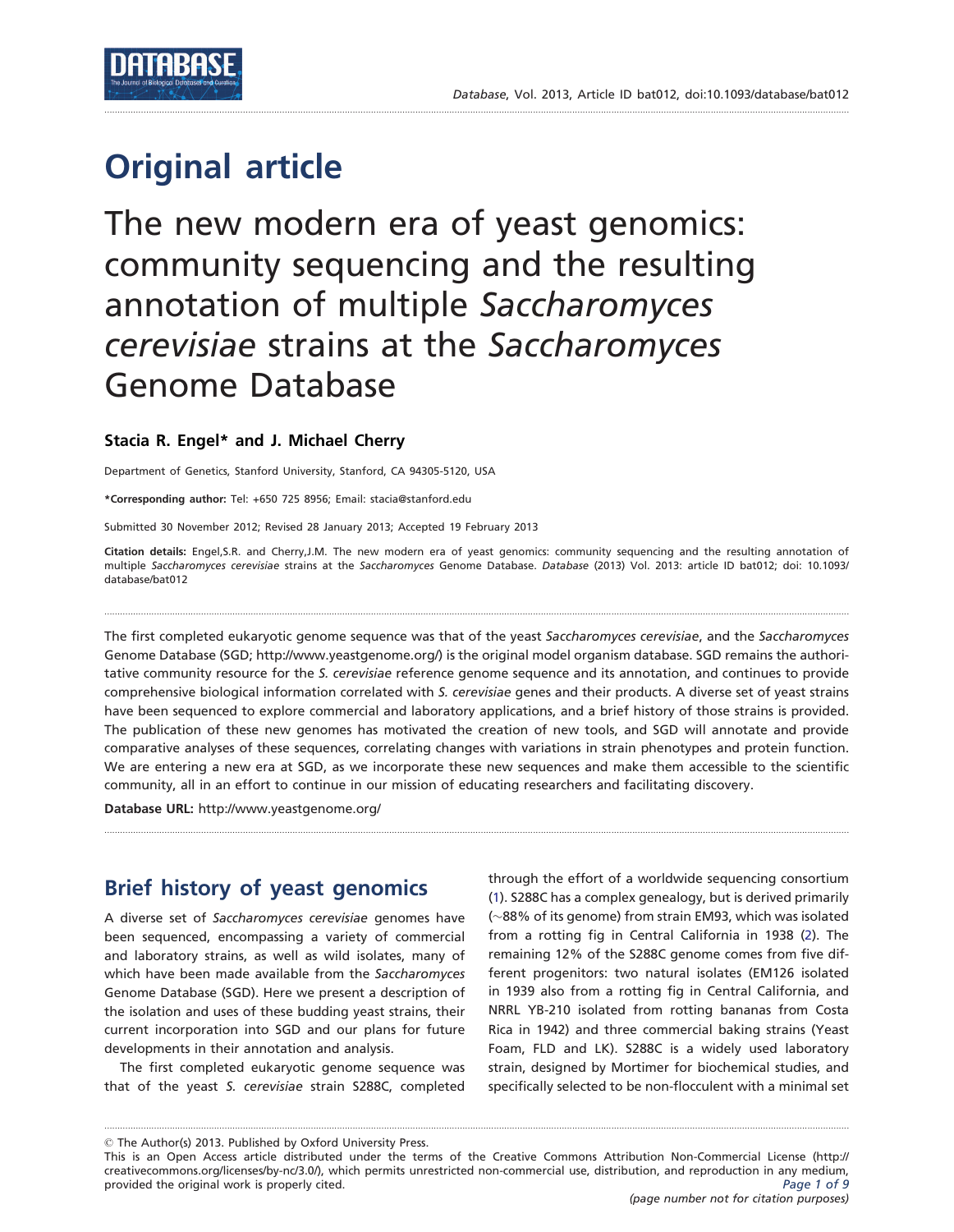of nutritional requirements ([2\)](#page-7-0). In the years since the publication of the S288C genome, dozens of yeast genome sequences have been published, laying the groundwork for giant leaps in our understanding of chromosomal evolution and the great plasticity of the eukaryotic genome.

The first new genomes arrived a decade after the consortium completed S288C. In 2005 came RM11-1a, a haploid derivative of Bb32(3), a wild isolate collected from a California vineyard. Published in 2007, YJM789 is the haploid form of an opportunistic pathogen derived from a yeast isolated from the lung of an immunocompromised patient in 1989 ([3](#page-7-0), [4\)](#page-7-0). YJM789 is useful for infection studies and quantitative genetics owing to its divergent phenotype, which includes flocculence, heat tolerance and deadly virulence ([4](#page-7-0)). With the publication of these second and third S. cerevisiae genomes, comparative yeast genomics was born. Researchers began investigating the functional significance of genetic variation on a genomic scale. Wei et al. [\(4](#page-7-0)) demonstrated almost 60 000 single nucleotide polymorphisms (SNPs) and  $\sim$  6000 insertion/deletions (indels) between YJM789 and S288C, with heterogeneity in polymorphism density along chromosomes, and also within specific genes. An especially dramatic example of sequence changes contributing to an altered lifestyle, in this case, pathogenicity, is PDR5, which encodes an ABC transporter involved in the pleiotropic drug response. Wei et al. [\(4\)](#page-7-0) also published the first chromosome-bychromosome sequence comparison for yeast, identifying a large inversion in chromosome XIV, spanning a region just >30 kb long and flanked by transposable elements and tRNAs. Similarly, an inversion between RM11-1a and S288C exists on chromosome III, also bounded by long terminal repeats and tRNA genes. These two new genomes also allowed the first comparisons of genome-wide evolutionary rates, with Gu et al. [\(5\)](#page-7-0) reporting increased rates of protein evolution in S288C compared with YJM789, and Ronald et al. ([6](#page-7-0)) reporting even faster evolution in RM11-1a relative to the other two strains in pairwise comparisons.

In 2008, three more genomes were published, doubling the number of sequenced yeast genomes from three to six. This is notable because the community had waited 9 years for the completion of the second yeast genome, and another 2 years for the third. Then in the span of just 12 months, the next three new genomes appeared. M22 was collected in an Italian vineyard, whereas YPS163 came from the soil beneath an oak tree in a natural woodland area in southern Pennsylvania in 1999 ([7](#page-7-0), [8\)](#page-7-0). Not surprisingly, YPS163 is freeze tolerant, a phenotype associated with its increased expression of aquaporin AQY2 [\(9\)](#page-7-0). AWRI1631 is Australian wine yeast, a robust fermenter and haploid derivative of industrial wine strain N96 [\(10](#page-8-0)). Researchers began comparing three different genomes at a time, with similar findings emerging. Doniger et al. ([7\)](#page-7-0) reported in

excess of 88 000 polymorphisms between the combined genome alignments of M22, YPS163 and S288C. Of these polymorphisms, many of which are strain specific with a decidedly non-random genomic distribution, 93% are SNPs and the remainder are indels. Doniger et al. [\(7\)](#page-7-0) also confirmed a reciprocal translocation between chromosomes VIII and XVI in vineyard isolate M22 relative to S288C. The specific reciprocal translocation identified is one that is common in wine strains, and produces increased sulfite resistance [\(11\)](#page-8-0), an intriguing result considering that vineyards are routinely dusted with elemental sulfur as a fungicide. Borneman et al. [\(10\)](#page-8-0) saw a mosaic pattern of differences when comparing AWRI1631 with both YJM789 and S288C, such that while substantial conservation exists throughout much of the genome, many regions exhibit high degrees of interstrain variation. Furthermore, Borneman et al. ([10](#page-8-0)) also reported a reciprocal translocation, this time in YJM789 as compared with S288C and AWRI1631, between chromosomes VI and X, as well as a large inversion in chromosome XIV in YJM789.

By the end of 2009, sequences of entire yeast genomes were being published one after another. JAY291 is a non-flocculent haploid derivative of Brazilian bioethanol strain PE-2; it produces high levels of ethanol and cell mass, and is tolerant to heat and oxidative stress ([12](#page-8-0)). Argueso et al. [\(12\)](#page-8-0) determined that JAY291 is highly divergent to S288C, RM11-1a and YJM789, and contains well-characterized alleles at several genes of known relation to thermotolerance and fermentation performance. EC1118, a diploid commercial yeast, is probably the most widely used wine-making strain worldwide based on volume produced. In the Northern hemisphere, it is also known as Premier Cuvee or Prise de Mousse; it is a reliably aggressive fermenter, and makes clean but somewhat un-interesting wines. Novo et al. ([13](#page-8-0)) found EC1118 more diverged from S288C and YJM789 than from RM11-1a and AWRI1631, and also reported three unique regions from 17 to 65 kb in size in the EC1118 genome on chromosomes VI, XIV and XV, encompassing 34 genes related to key fermentation characteristics, such as metabolism and transport of sugar or nitrogen. They also identified >100 genes present in S288C that are missing from EC1118. The release of the Sigma1278b genome was notable, as it was the second widely used laboratory strain to be sequenced, but also because of the concurrent production of a systematic deletion collection in this strain background. Dowell et al. [\(14\)](#page-8-0) reported 75 genes in Sigma1278b that are absent from S288C, as well as sets of 'conditional essentials', which are genes required for viability in one background but not the other, demonstrating decisively that phenotypes are influenced by background-specific modifiers.

The following year, five new S. cerevisiae genomes became available ([15](#page-8-0)). Foster's O and Foster's B are commercial ale yeasts. VIN13 is a cold-tolerant South African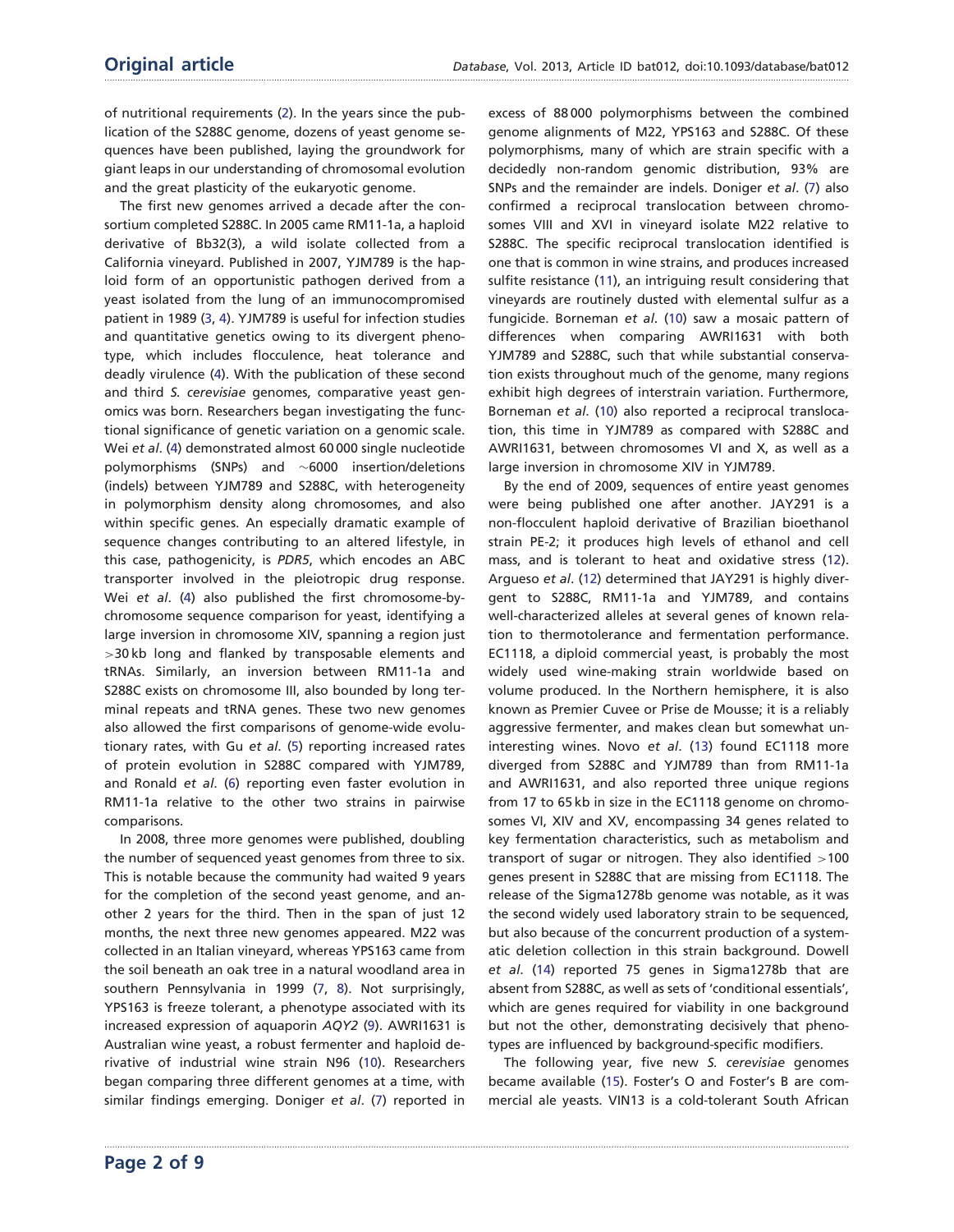wine strain, a strong fermenter that is good for making aromatic white wines. AWRI796 is another South African wine strain, but ferments more successfully at warmer temperatures and is more suited to the production of reds. CLIB215 was isolated in 1994 from a bakery in Taranaki in the North Island of New Zealand. Borneman et al. ([15\)](#page-8-0) identified different large chromosomal copy number variations (CNV) in the various industrial strains. Some genomes appear to have whole-chromosome amplifications: chromosome I in AWRI796, chromosome III in Foster's O and chromosomes II, V and XV in Foster's B. Several partial chromosomal CNV amplifications hundreds of kilobases long were also identified, as were some reductions in copy number. Borneman et al. ([15](#page-8-0)) also reported dozens of novel open reading frames (ORFs) in each strain, some of which are shared between strains, for a total of 218 in this non-degenerate set of ORFs that are not present in the S288C reference genome (Table 1).

In 2011, the most prolific year, the number of available genomes doubled from 14 to 29. CBS7960 was isolated from a cane sugar ethanol factory in Sao Paulo, Brazil. PW5 came from fermented sap of a Raphia palm tree in Nigeria in 2002. CLIB324 is a Vietnamese baker's strain collected in 1996 from Ho Chi Minh City. CLIB382 came from beer brewed in Ireland sometime before 1952. EC9-8 is a haploid cadmium-resistant derivative of a yeast isolated from the valley bottom of Evolution Canyon at Lower Nahal Oren, Israel ([18](#page-8-0)). T7 was isolated from oak tree exudate in Missouri's Babler State Park. T73 is from a Mourvedre (aka Monastrell) red wine made in Alicante, Spain, in 1987. T73 has low nitrogen requirements, high alcohol tolerance and low volatile acidity production, making it ideal for fermenting robust structured reds

Table 1. Various S. cerevisiae genomes contain ORFs that are not present in the S288C reference genome

| Strain              | ORFs not in S288C | Reference |  |  |
|---------------------|-------------------|-----------|--|--|
| AWRI796             | 74                | 15        |  |  |
| <b>CEN.PK113-7D</b> | 83                | 16        |  |  |
| EC1118              | 77                | 15        |  |  |
| FostersB            | 36                | 15        |  |  |
| FostersO            | 48                | 15        |  |  |
| <b>JAY291</b>       | 16                | 12        |  |  |
| Kyokai No.7         | 48                | 17        |  |  |
| QA23                | 110               | 15        |  |  |
| RM11-1a             | 38                | 15        |  |  |
| Sigma1278b          | 75                | 14        |  |  |
| <b>VIN13</b>        | 45                | 15        |  |  |
| VL3                 | 54                | 15        |  |  |
| <b>YJM789</b>       | 34                | 15        |  |  |

grown in hot climates. UC5 came from Sene sake in Kurashi, Japan, sometime before 1974. VL3 was isolated in Bordeaux, France, and is most suited to the production of premium aromatic white wines with high thiol content (citrus and tropical fruit characters). Borneman et al. [\(15\)](#page-8-0) reported a whole-chromosome amplification of chromosome VIII in VL3, as well as >50 ORFs in VL3 that are missing from S288C (Table 1). Kyokai No. 7 (K7) is the most extensively used sake yeast, and was first isolated from a sake brewery in Nagano Prefecture, Japan, in 1946 [\(17\)](#page-8-0). Akao et al. [\(17\)](#page-8-0) reported two large inversions in K7 on chromosomes V and XIV, both flanked by transposable elements and inverted repeats, two CNV reductions on chromosomes I and VII and a similar mosaic-like pattern and non-random distribution of variation compared with S288C as seen by other researchers in other strains. They also identified 48 ORFs in K7 that are absent in S288C, and 49 ORFs in S288C that are missing from K7 (Table 1). Also in 2011 came the genome of QA23, a cold-tolerant Portuguese wine strain from the Vinho Verde region. QA23 has low nutrient and oxygen requirements, and exhibits high  $\beta$ -glucosidase activity, a combination that makes beautiful Sauvignon blancs. Y10 was isolated from a coconut in the Philippines, sometime before 1973. YJM269 came from red Blauer Portugieser grapes in Austria in 1954. FL100 is the third laboratory strain to be sequenced, and very soon thereafter followed W303. Ralser et al. [\(19](#page-8-0)) reported that the W303-derivative K6001, a key model organism for research into aging, shares >85% of its genome with S288C, differing at >8000 nucleotide positions, causing changes to the sequences of 799 proteins. These differences are distributed non-randomly throughout the genome, with chromosome XVI being almost identical between the two strains, and chromosome XI the most divergent. Ralser et al. ([19\)](#page-8-0) also noted that some of the non-S288C regions in W303 are also present in Sigma1278b, which exhibits six times the rate of sequence divergence to S288C as seen in W303, and which is identical to S288C at less than half its genome.

In 2012, genome sequences for an additional four strains became available, such that by now, dozens of genomes have been published, from yeasts with all different kinds of jobs and lifestyles ([Figure 1;](#page-3-0) [Table 2\)](#page-4-0). BY4741 and BY4742 are the S288C-deriviative strains used for the systematic deletion collection, and variation between these strains and S288C is miniscule (T. Yamaguchi and F. Roth, personal communication). ZTW1 was isolated from corn mash used for industrial bioethanol production in China in 2007. CEN.PK113-7D is a laboratory strain derived from parental strains ENY.WA-1A and MC996A, and is popular for use in systems biology studies. Nijkamp et al. [\(16](#page-8-0)) found six duplicated regions in CEN.PK113-7D relative to S288C, two on chromosome II, and one each on chromosomes III, VII, VIII and XV, including an enrichment of maltose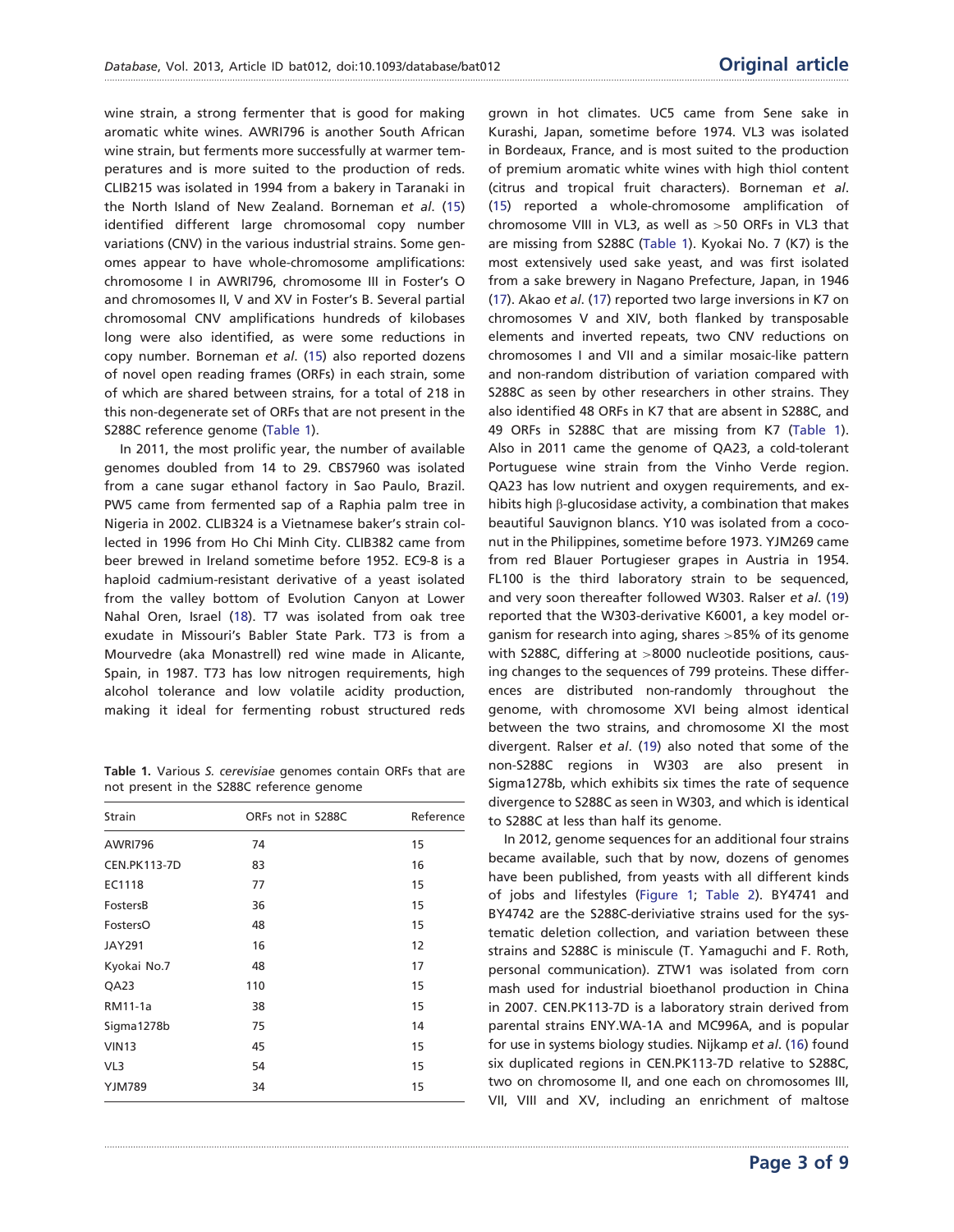<span id="page-3-0"></span>

Figure 1. Phylogram depicting relationships among S. cerevisiae strains based on Unweighted Pair Group Method with Arithmetic Mean (UPGMA) clustering of whole-genomic distances as calculated by Nijkamp et al. [\(16](#page-8-0)). Redrawn from Nijkamp et al. [\(16\)](#page-8-0).

metabolism genes. Also present in CEN.PK113-7D, which Nijkamp and coworkers found to be a biotin prototroph, are genes required for biotin biosynthesis. They also identified >20 000 SNPs between the two strains, two-thirds of which are within ORFs. Almost 5000 of these result in altered sequences of  $>1400$  proteins. Nijkamp et al. ([16\)](#page-8-0) also reported >2800 small indels averaging 3 bp each, and more than 400 of these were found in coding regions. An additional 83 genes were identified that are absent from S288C, including the ENA6 sodium pump that is also found in YJM269, and others that are present in both YJM269 and PW5. Nijkamp et al. ([16\)](#page-8-0) also presented a phylogenetic analysis of whole-genomic distances of the strains mentioned above (Figure 1; [Table 2\)](#page-4-0).

Next-generation sequencing methods have, by this time, become so mainstream that whole genomes are now being analyzed en masse to answer specific questions. Wenger et al. [\(20](#page-8-0)) used high-throughput sequencing in conjunction with bulk segregant analysis to investigate the distribution of the ability to ferment xylose among 600+ strains of S. cerevisiae, and found that this 'xylose-positive' phenotype, which was present in  ${\sim}5\%$  of the tested strains, clustered within wine yeasts. They further determined the presence of a novel xylitol dehydrogenase gene XDH1 in the Simi White strain, in the same sub-telomeric 65-kb insert on chromosome XV that Novo et al. [\(13\)](#page-8-0) had previously identified in wine industry workhorse EC1118. Note that while Simi White and EC1118 share the same large insertion, the xylose utilization locus itself in EC1118 is pseudogenic ([13](#page-8-0)). Libkind et al. ([21](#page-8-0)) combined comparative genomics with population ecology of >200 natural isolates to resolve questions of taxonomy and systematics, ultimately identifying S. cerevisiae and the novel cryotolerant species Saccharomyces eubayanus as progenitors of Saccharomyces cation of lager yeasts. At the same time, Nguyen et al. [\(22\)](#page-8-0) were also using comparative genomics to study the hybridization history of lager Saccharomyces, finding mosaic genomes and patterns of introgression between Saccharomyces bayanus, Saccharomyces uvarum and S. cerevisiae. The same novel species named S. eubayanus by Libkind and coworkers ([21\)](#page-8-0) was identified by Ngyuyen et al. ([22](#page-8-0)) and called Saccharomyces lagerae. Borneman et al. [\(23\)](#page-8-0) studied the wine yeast VIN7, which is widely used in cool-temperature fermentations to produce premium Sauvignon blancs and Semillons, and confirmed that its genome is a complex allotriploid of S. cerevisiae and cryotolerant Saccharomyces kudriavzevii. VIN7 most likely arose through a mating between a diploid S. cerevisiae and a haploid S. kudriavzevii, and exhibits evidence of translocation and recombination events occurring between alleles of both progenitors. Erny et al. [\(24\)](#page-8-0) performed genomic analyses of Alsatian industrial wine yeast Eg8, which tolerates cool temperatures and elevated alcohol concentrations, and is ideal for fermentation of Semillons and Muscats. Erny et el. ([24\)](#page-8-0) found that Eg8 is also a chimeric allotriploid hybrid between a diploid S. cerevisiae and haploid S. kudriavzevii, and further identified the same translocation between chromosomes VIII and XVI that Doniger et al. ([8](#page-7-0)) reported in vineyard isolate M22 that leads to increased sulfite resistance, and which is common in wine yeast strains. Peris et al. ([25](#page-8-0)) investigated genomic compositions of various S. cerevisiae  $\times$  S. kudriavzevii natural hybrids isolated from wine and beer fermentations, including VIN7. They found different chromosome complements and rearrangements in the different yeasts, although all shared a common set of S. kudriavzevii genes and lacked a common set of S. cerevisiae genes. The rich

pastorianus, shedding light on the evolution and domesti-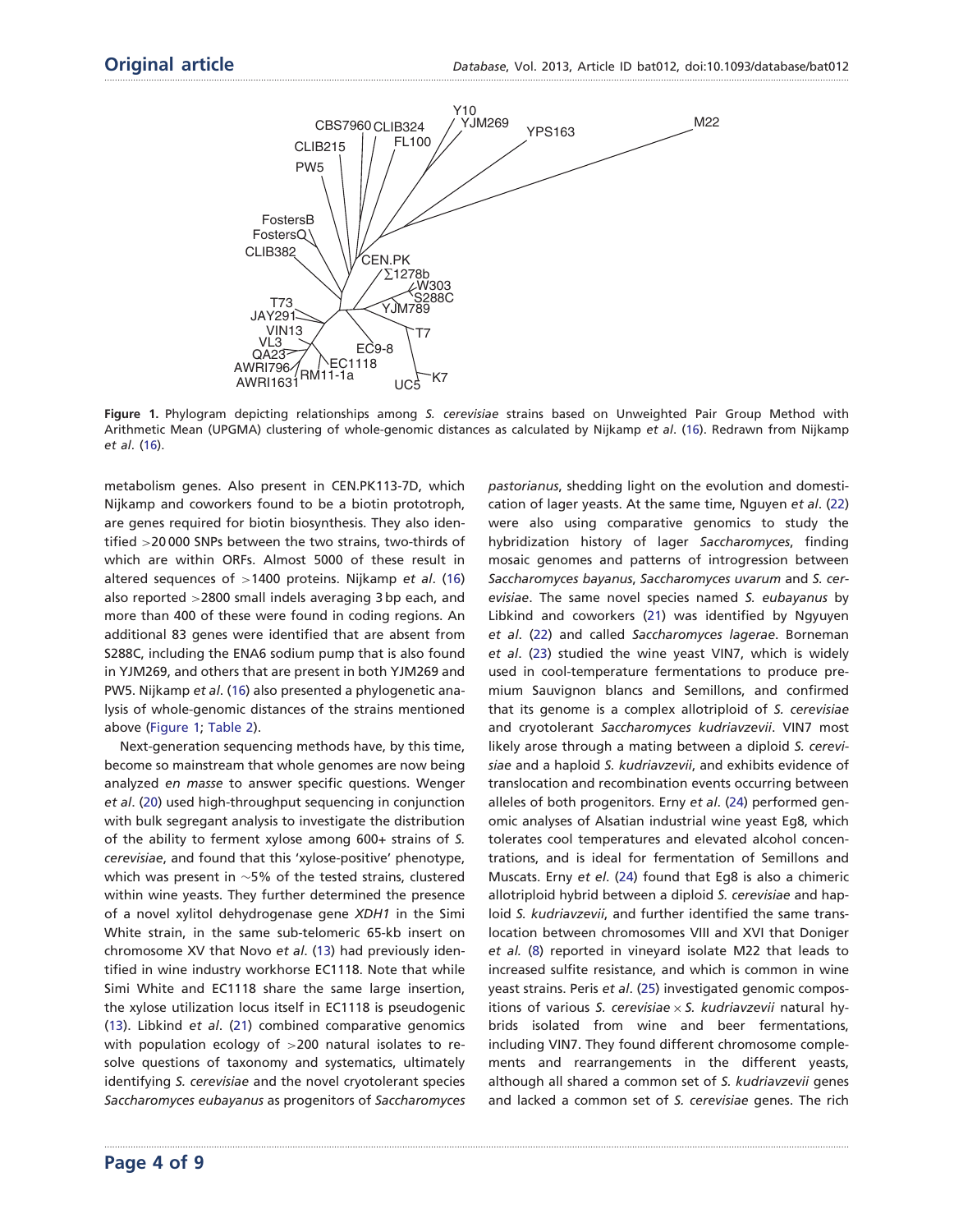| Strain               | Year | Provenance                                                        | <b>NCBI BioProject</b> | Contig<br>N50 <sup>a</sup> | Scaffold<br>N50 <sup>a</sup> |
|----------------------|------|-------------------------------------------------------------------|------------------------|----------------------------|------------------------------|
| S288C                | 1996 | Laboratory strain                                                 | PRJNA128               | N/A <sup>b</sup>           | N/A                          |
| RM11-1a              | 2005 | Haploid derivative of California vineyard isolate                 | PRJNA13674             | 263 288                    | 795018                       |
| <b>YJM789</b>        | 2007 | Haploid derivative of opportunistic human pathogen                | PRJNA13304             | 429709                     | N/A                          |
| M22                  | 2008 | Italian vineyard isolate                                          | PRJNA28815             | 2207                       | N/A                          |
| <b>YPS163</b>        | 2008 | Pennsylvania woodland isolate                                     | <b>PRJNA28813</b>      | 2901                       | N/A                          |
| <b>AWRI1631</b>      | 2008 | Haploid derivative of South African commercial wine strain N96    | PRJNA30553             | 7704                       | N/A                          |
| <b>JAY291</b>        | 2009 | Haploid derivative of Brazilian industrial bioethanol strain PE-2 | PRJNA32809             | 64336                      | N/A                          |
| EC1118               | 2009 | Commercial wine strain                                            | PRJEA37863             | 776014                     | N/A                          |
| Sigma1278b           | 2009 | Laboratory strain                                                 | PRJNA39317             | 365700                     | N/A                          |
| Foster's O           | 2010 | Commercial ale strain                                             | <b>PRJNA48567</b>      | 195316                     | N/A                          |
| Foster's B           | 2010 | Commercial ale strain                                             | PRJNA48569             | 204 208                    | 626897                       |
| <b>VIN13</b>         | 2010 | South African white wine strain                                   | <b>PRJNA48563</b>      | 308 189                    | 700 638                      |
| AWRI796              | 2010 | South African red wine strain                                     | PRJNA48559             | 403 341                    | 565854                       |
| <b>CLIB215</b>       | 2010 | New Zealand bakery isolate                                        | PRJNA60143             | 16813                      | 47 217                       |
| CBS7960              | 2011 | Brazilian bioethanol factory isolate                              | PRJNA60391             | 18761                      | 65099                        |
| <b>CLIB324</b>       | 2011 | Vietnamese bakery isolate                                         | PRJNA60415             | 4260                       | 24 47 2                      |
| <b>CLIB382</b>       | 2011 | Irish beer isolate                                                | PRJNA60145             | 840                        | 2711                         |
| <b>EC9-8</b>         | 2011 | Haploid derivative of Israeli canyon isolate                      | <b>PRJNA73985</b>      | 15539                      | 541 605                      |
| <b>FL100</b>         | 2011 | Laboratory strain                                                 | PRJNA60147             | 4244                       | 26 50 6                      |
| Kyokai No.7          | 2011 | Japanese sake yeast                                               | <b>PRJNA45827</b>      | 120978                     | 902 266                      |
| QA23                 | 2011 | Portuguese Vinho Verde white wine strain                          | <b>PRJNA48561</b>      | 182942                     | 182942                       |
| PW <sub>5</sub>      | 2011 | Nigerian Raphia palm wine isolate                                 | PRJNA60181             | 14234                      | 393 105                      |
| T7                   | 2011 | Missouri oak tree exudate isolate                                 | PRJNA60387             | 147 205                    | 476 142                      |
| T73                  | 2011 | Spanish red wine strain                                           | <b>PRJNA60195</b>      | 2945                       | 36 287                       |
| UC5                  | 2011 | Japanese sake yeast                                               | PRJNA60197             | 17142                      | 356094                       |
| VL3                  | 2011 | French white wine strain                                          | <b>PRJNA48565</b>      | 293399                     | 656 188                      |
| W303                 | 2011 | Laboratory strain                                                 | PRJNA167645            | 149 943                    | 367966                       |
| Y10                  | 2011 | Philippine coconut isolate                                        | PRJNA60201             | 2730                       | 22 204                       |
| <b>YJM269</b>        | 2011 | Austrian Blauer Portugieser wine grapes                           | PRJNA60389             | 23452                      | 58353                        |
| BY4741               | 2012 | S288C-derivative laboratory strain                                | N/A                    | N/A                        | N/A                          |
| BY4742               | 2012 | S288C-derivative laboratory strain                                | N/A                    | N/A                        | N/A                          |
| <b>CEN.PK 113-7D</b> | 2012 | Laboratory strain                                                 | <b>PRJNA52955</b>      | 48 196                     | 918791                       |
| ZTW1                 | 2012 | Chinese corn mash bioethanol isolate                              | PRJNA174065            | 556921                     | N/A                          |

<span id="page-4-0"></span>Table 2. In the years since the publication of the S288C genome, dozens of yeast genome sequences have been published

<sup>a</sup>Contig and scaffold N50 lengths are common genome statistics that indicate the minimum length in the set of individual contiguous sequences (contigs or scaffolds), which contain half of all bases in the assembly. <sup>b</sup>N/A = not available.

.............................................................................................................................................................................................................................................................................................

content of genomic sequences available to serve as a background against which to compare has changed the way we study genomes.

## New directions

While next-generation sequencing has been taking the yeast genetics community by storm, SGD has been preparing for this shift into the new modern era of yeast

genomics. In February 2011, SGD put into place an updated reference sequence of increased quality based on these modern sequencing technologies, and henceforth, we anticipate very few sequence updates for S288C (Engel et al., in preparation). We will continue to provide the definitive reference genome sequence for S. cerevisiae as well as variant sequences from these other sequenced strains, and are moving increasingly toward the representation of sequence variation and allelic differences. We have already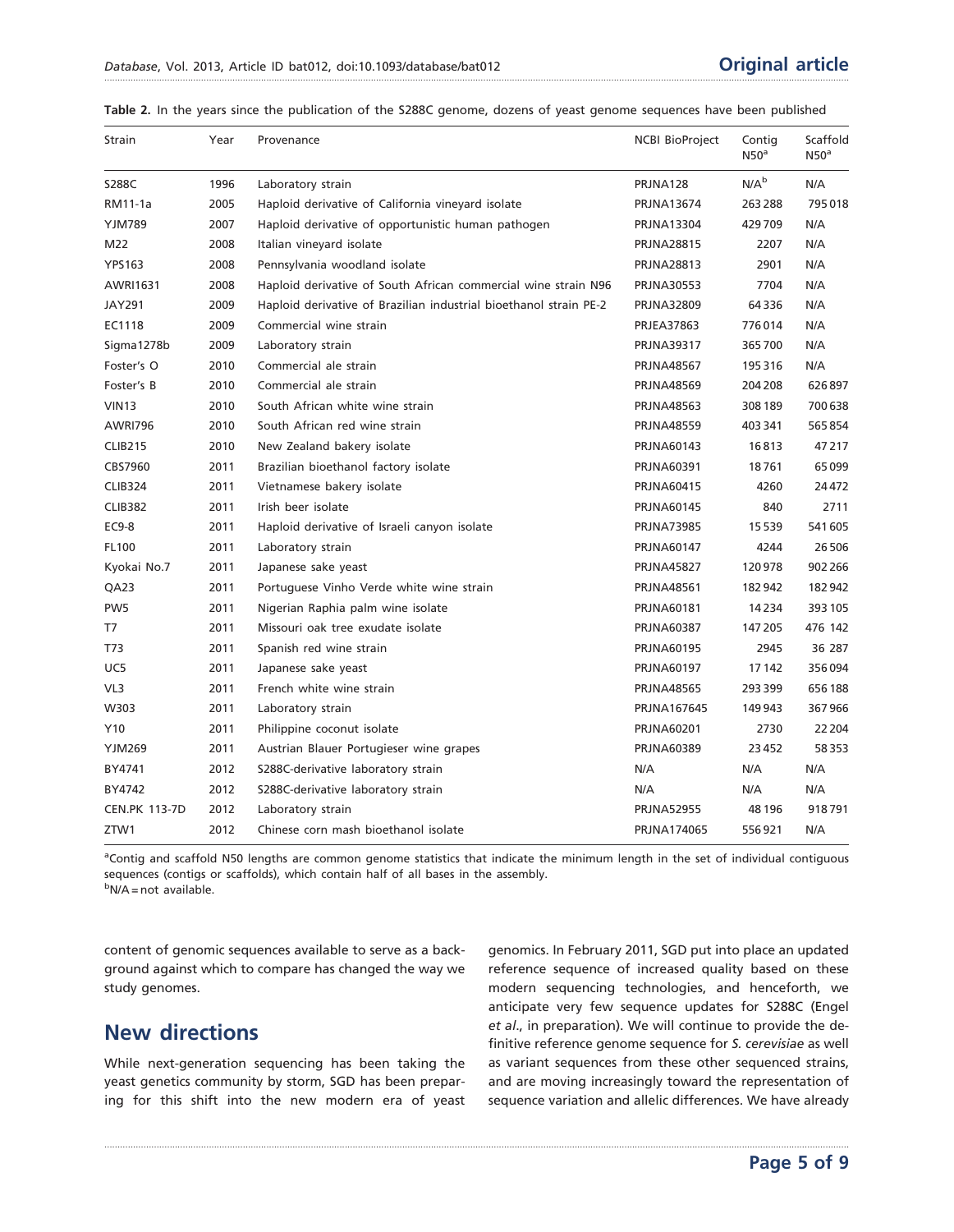

MIP1/YOR330C S. cerevisiae Strain Sequence Alignment

Figure 2. Precomputed ClustalW alignments of both amino acid and coding DNA sequences and ORF-specific dendrograms are available for each ORF at [http://www.yeastgenome.org/cgibin/FUNGI/alignment.pl.](http://www.yeastgenome.org/cgibin/FUNGI/alignment.pl)

incorporated the new S. cerevisiae genomes mentioned above into SGD and will continue to expand the amount of information available to researchers for the growing number of laboratory and industrial strains and wild isolates. New tools are being developed that will provide access to this compendium of allelic and variation information and allow a newly determined sequence to be compared with the reference strain, as well as with the sequences of several widely used and commonly studied S. cerevisiae strains. Current tools in place include precomputed protein and coding DNA alignments (ClustalW) for each ORF, as well as ORF-specific dendrograms, which depict the degree of similarity of that ORF sequence among the set of strains in which it was identified (Figure 2). From each Locus Summary page, the protein and DNA sequences are accessible via a pair of pull-down menus in the Sequence Information section, while the alignments can be reached via links in the Analyze Sequence section, or through the 'Strains and species' item in the Sequence menu at the top of most SGD web

pages. Protein or DNA sequences can also be downloaded in batch from the alignment pages, or one-by-one from each Locus Summary. We also have the genomes of the various strains incorporated into the Basic Local Alignment Search Tool (BLAST) datasets, available for searching against genomic and coding DNA, as well as protein sequences. BLAST can be useful for finding evidence of fission/fusion events in which ORFs, such as YNR066C, are split in some strains but not others [\(Figure 3](#page-6-0)). The BLAST tool is accessible via the Sequence menu at the top of most SGD pages. All the strain DNA and protein sequences are available for download so that researchers can perform their own analyses [\(http://downloads.yeastgenome.org](http://downloads.yeastgenome.org)). Furthermore, we continue to associate information regarding sequence variation with functional effects and phenotypic variations. SGD has been curating phenotypes in the different strain backgrounds for several years, as genes shared across strains and species can produce different phenotypes, revealing genetic variation and possibly uncovering new models of disease [\(26\)](#page-8-0).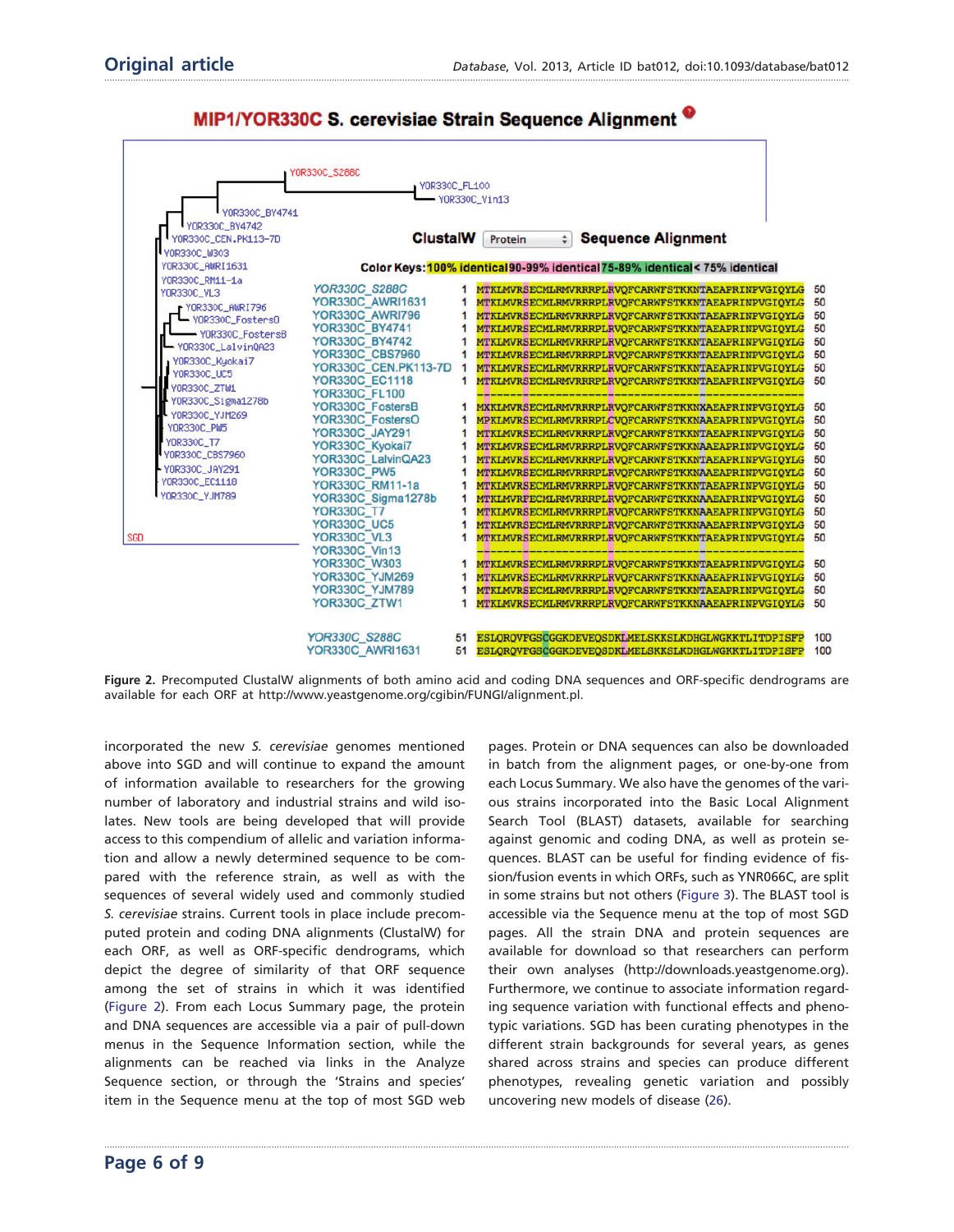<span id="page-6-0"></span>

Figure 3. Genomes of the various S. cerevisiae strains have been incorporated into the BLAST datasets at SGD, available for searching against genomic and coding DNA, as well as protein sequences at<http://www.yeastgenome.org/cgi-bin/blast-sgd.pl>.

New technologies and approaches are pushing S. cerevisiae annotation past the limits of a system based exclusively on a single reference sequence. Next-generation sequencing methods will determine the genomic sequences of hundreds, if not thousands, of different S. cerevisiae industrial strains, laboratory strains and natural isolates in the coming years. Comparative genomics can provide a clearer picture of the full constituent parts of a species' genome and provide for the identification of sequence features such as binding motifs, regulatory regions and non-coding RNAs. As described above, these new genomes vary not only at specific nucleotides, but also in the complement of genes they carry and the architecture of their chromosomes, as genomic elements can be shuffled, amplified, lost or gained as populations adapt to different environments. To provide a more comprehensive view of the genetic repertoire of yeast, SGD is compiling the virtual S. cerevisiae genome, or pan-genome, that will comprise all genes found within the various sequenced S. cerevisiae strains.

A pan-genome more accurately describes the genetic content of a species, and can be much larger than any single constituent genome. Each gene can be binned into one of three categories. Core genes are those present in

every genome, and include conserved essential genes for proteins such as actin, or polymerases, histones and ribosomal constituents required for some of the most basic cellular processes such as replication and translation. Frequent genes are those found in some genomes but not others; they are commonly involved in adaptation to specific environments or applications, such as metabolism of specific sugars or fermentation of specific carbon sources. In bacterial genomics, this intermediate class goes by various names: 'character', 'dispensable', 'peripheral', 'variable' or 'flexible' genes [\(27–30](#page-8-0)). They tend to evolve more quickly than the conserved essential genes, but more slowly than the individual genomes themselves. The S. cerevisiae pan-genome contains hundreds of frequent genes that are found in some strains but not others. Examples include the MAL (maltose fermentation) family of multigene loci, each of which encodes a maltose permease, a maltase and a trans-acting MAL activator ([31](#page-8-0)). As mentioned earlier, Nijkamp et al. ([16\)](#page-8-0) found the genome of strain CEN.PK113-7D to be enriched in the MAL genes. Rare genes are those that are present in only a small number of genomes, possibly even unique to a single strain, and often are of unknown function. Rare genes tend to be rapidly evolving and especially mutable, exhibiting high rates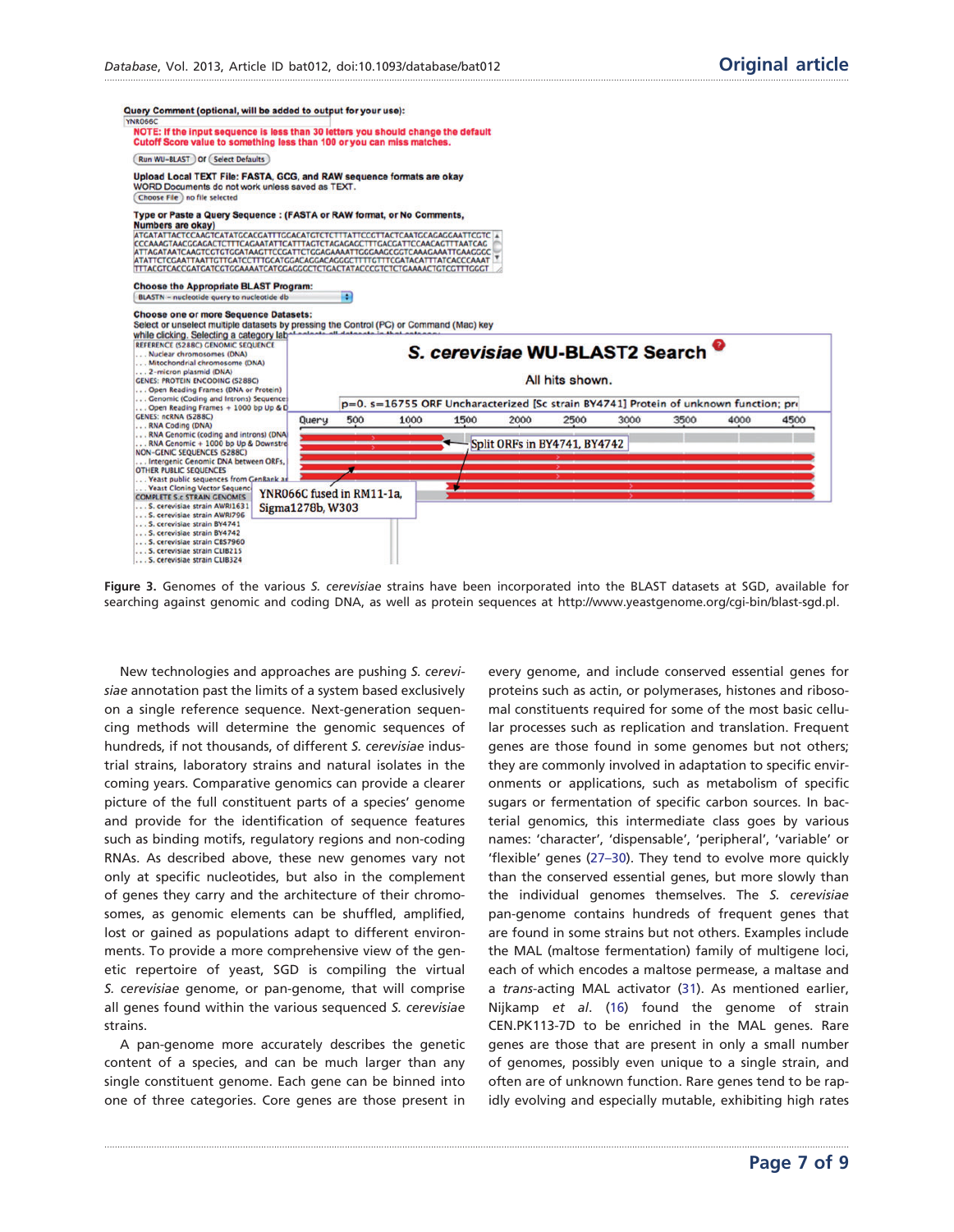<span id="page-7-0"></span>of gene birth and death. In bacterial genomics, these genes are sometimes called 'accessory' genes [\(27\)](#page-8-0). A recently reported rare gene in S. cerevisiae is the novel XDH1 xylose utilization gene mentioned earlier ([20](#page-8-0)). Other examples include PRM8 and PRM9, both of which encode non-essential pheromone-regulated transmembrane proteins of the DUP240 family [\(32\)](#page-8-0). These three sets together—core, frequent and rare—make up the pan-genome that we want to describe, and will in the future provide a valuable resource for the annotation of newly determined budding yeast genomes and for the functional analysis and comparison of observed variation within S. cerevisiae.

The availability of an ever-increasing number of sequenced genomes presents a growing list of clear and present challenges that all genome databases will have to address: How will any particular approach scale up to handling hundreds of genomes? What is the best way to organize and display SNPs, larger polymorphisms and genome rearrangements? How should chromosomal coordinates and mapping information be dealt with in the context of a pan-genome? At SGD, we are expanding our scope to provide annotation and comparative analyses of all major budding yeast strains, and are moving toward providing multiple reference genomes. We are not abandoning a standard sequence, but instead determining how far one can get from a reference while still maintaining utility. It is helpful to be able to 'shift the reference', selecting the genome that is most appropriate and informative for a specific area of study. SGD has actively sought and obtained genome sequences for a set of strains with a substantial history of use and experimental results that will serve as reference genomes. These strains include W303, Sigma1278b, SK1, SEY6210, CEN.PK, JK9-3d and FL100, and are the genomes for which we have the most curated phenotype data, and for which we aim to curate specific functional information. High-quality genome sequences combined with detailed phenotypes and functional annotations will allow dissection of the genomic bases of phenotypic variation.

The meticulous investigation of the complexes and interactions of individual gene products in the yeast cell allows great things to be done in yeast genomics. There is no other model organism that provides such a fertile environment for understanding the basic mechanisms of biology. There is a continued need for this 'small science' investigating the biochemistry and cell biology of eukaryotic cells ([33](#page-8-0)). SGD bridges the experimentally defined knowledge provided from investigations on the small scale over to its application during the annotation of genomic results. The power of yeast genomics is resting squarely on the shoulders of yeast genetics and biochemistry. SGD has a long history of service to yeast researchers and to the broader genetics community as a whole. As we all move through this new era of comparative yeast genomics, SGD maintains its high level of dedication to quality and remains the primary annotation resource for new strains of S. cerevisiae. We continue in our mission of educating students, enabling bench researchers and facilitating scientific discovery.

## Acknowledgements

The authors thank Craig Amundsen, Shuai Weng and Benjamin C. Hitz for incorporation and analyses of strain genomes; Markus Ralser for early access to the W303 genome sequence; Takafumi Yamaguchi and Frederick P. (Fritz) Roth for early access to the BY4741 and BY4742 genome sequences; Gail Binkley and Edith D. Wong for reading the manuscript; and the SGD staff, without whose effort and dedication the SGD Project would not be possible.

## Funding

SGD is funded by the National Human Genome Research Institute (NHGRI), US National Institutes of Health [5U41HG001315-18]. The content is solely the responsibility of the authors and does not necessarily represent the official views of the National Human Genome Research Institute or the National Institutes of Health.

Conflict of interest. None declared.

#### References

- 1. Goffeau,A., Barrell,B.G., Bussey,H. et al. (1996) Life with 6000 genes. Science, 274, 546–567.
- 2. Mortimer,R.K. and Johnston,J.R. (1986) Genealogy of principal strains of the yeast genetic stock center. Genetics, 113, 35–43.
- 3. Tawfik,O.W., Papasian,C.J., Dixon,A.Y. et al. (1989) Saccharomyces cerevisiae pneumonia in a patient with Acquired Immune Deficiency Syndrome. J. Clin. Microbiol., 27, 1689–1691.
- 4. Wei,W., McCusker,J.H., Hyman,R.W. et al. (2007) Genome sequencing and comparative analysis of Saccharomyces cerevisiae strain YJM789. Proc. Natl Acad. Sci. U S A, 104, 12825–12830.
- 5. Gu,Z., David,L., Petrov,D. et al. (2005) Elevated evolutionary rates in the laboratory strain of Saccharomyces cerevisiae. Proc. Natl Acad. Sci. U S A, 102, 1092–1097.
- 6. Ronald,J., Tang,H. and Brem,R. (2006) Genomewide evolutionary rates in laboratory and wild yeast. Genetics, 174, 541–544.
- 7. Doniger,S.W., Kim,H.S., Swain,D. et al. (2008) A catalog of neutral and deleterious polymorphism in yeast. PLoS Genet., 4, e1000183.
- 8. Sniegowski,P.D., Dombrowski,P.G. and Fingerman,E. (2002) Saccharomyces cerevisiae and Saccharomyces paradoxus coexist in a natural woodland site in North America and display different levels of reproductive isolation from European conspecifics. FEMS Yeast Res., 1, 299–306.
- 9. Fay,J.C., McCullough,H.L., Sniegowski,P.D. et al. (2004) Population genetic variation in gene expression is associated with phenotypic variation in Saccharomyces cerevisiae. Genome Biol., 5, R26.